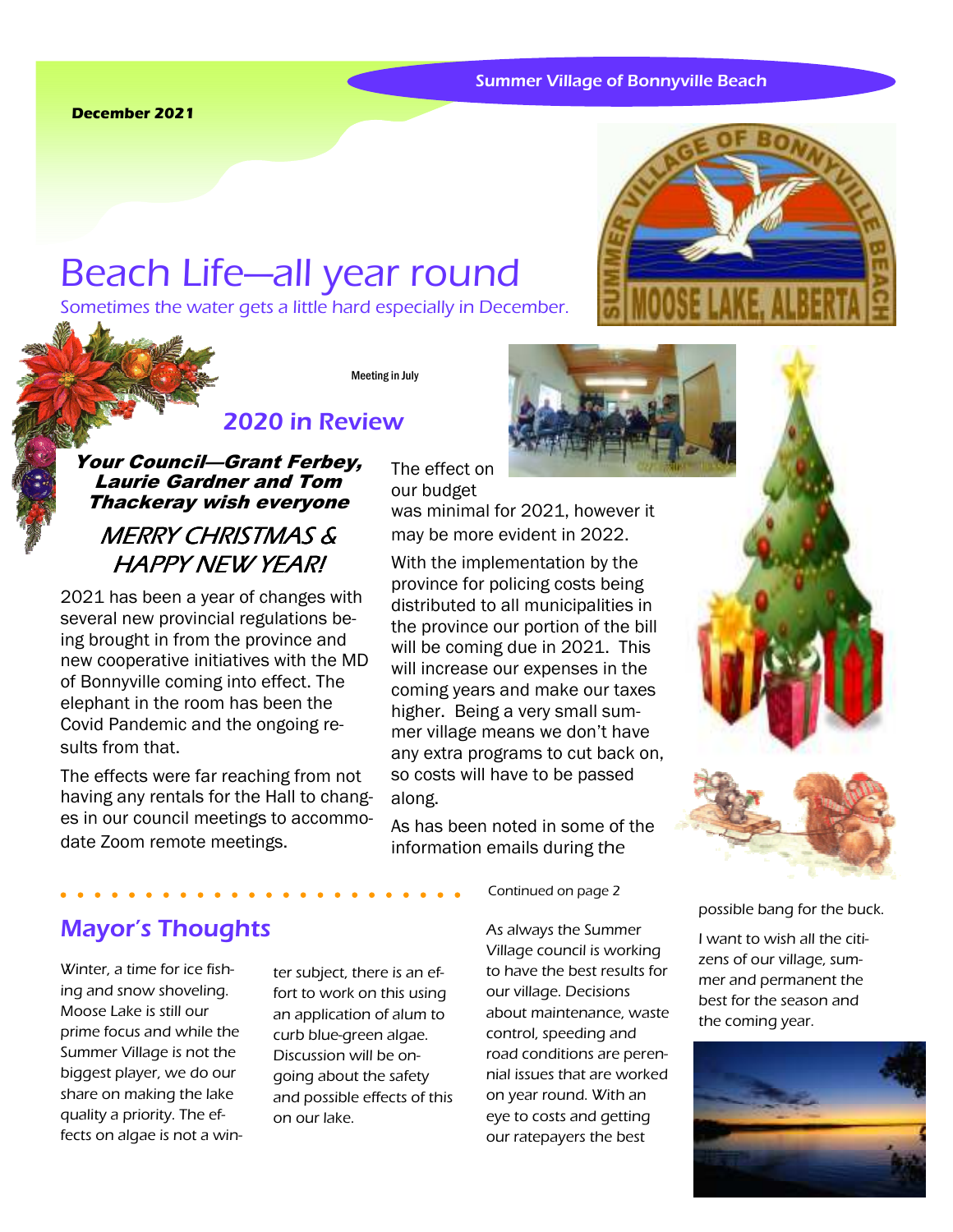## Year Review cont'd



year, we are being proactive in making sure our stewardship of Moose Lake is priority… after all if we don't have the lake we don't have a lot.

Part of our new relationship with the MD of Bonnyville is going to be negotiations to share the costs for Road maintenance on the Township road that traverses the summer village.

There has been some confusion over the Storage area where the summer kitchen is. This area is available for Summer Village residents to store mobile seasonal items. This is not a permanent storage area and items have to be moved on an annual basis to facilitate cleaning and maintenance of the area. Items that are not seasonal in nature and have been parked there permanently must be removed. All items must be registered with administration.

Please remember that the lane behind the main portion of the beach is NOT to be blocked with permanent parking of trail-



ers and vehicles. It is an emergency access lane and will be treated as such.

The Land Use By-law was updated in 2020 and the new bylaw is in place. It is available for download on the Beach Website. If you are planning to build or renovate make sure you request an updated version of the bylaw and apply for the development permit required.





Now That's Better

## Deputy Mayor– Laurie's Corner.

I'd like to wish the residents of the Summer Village of Bonnyville Beach a very Merry Christmas and Happy New Year. May you experience peace, joy, happiness and good health throughout the Christmas season and in the coming New Year. I am grateful to have served our great municipality and would thank you for your commitment to our community and your continued support. I am looking forward to the coming year and what it will offer.

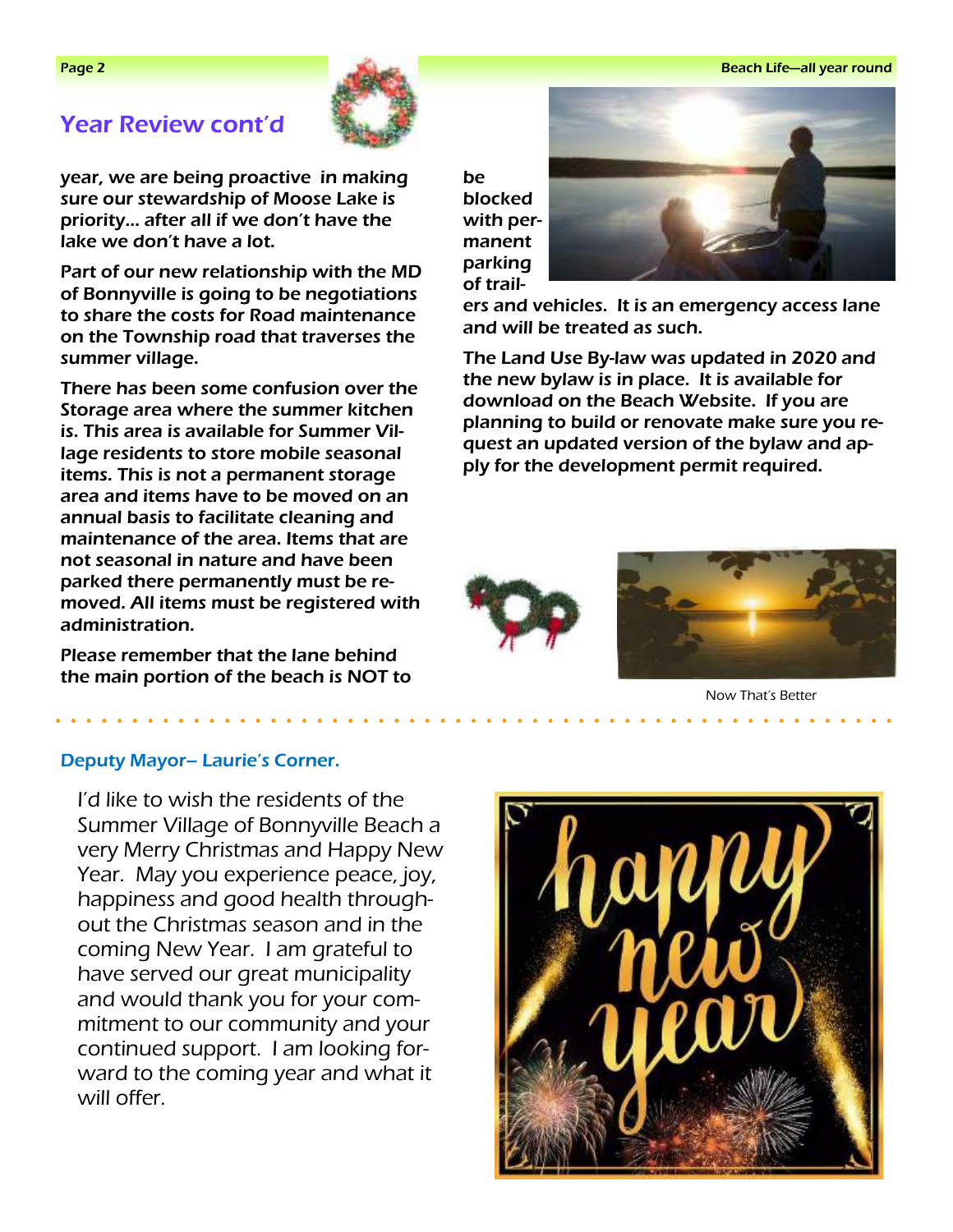# Keeping up Appearances

We are still working on the Yintersection at the south entrance to the beach. Negotiations with Alberta Transportation and the MD of Bonnyville are in process. We seem to have been working on this forever and we hope that the end is in sight.

Remember that although the Playground equipment is open for use, it is not supervised and no sanitizing is done, you are responsible for your children.

We have contracted for some maintenance on the rough section of Pike road ( up the hill) and please let us know if there are any issues with snow plowing and maintenance in

the Walleye Way and Perch Close area.

We are planning to change our maintenance storage, currently in the office building to open up more space for use in the office itself. Improving the storage situation and making for better organization of the office area

The quality of Moose Lake is always on our agenda, and Council is involved with the various local groups taking on this important matter.



Its not easy being green

As always please contact us if you

have any questions.



Algae blooms are lasting longer in our lakes

# Recycle and help a furry friend

Don't forget that any recyclables that are placed in the Blue SPCA bin at our waste site go to help provide shelter and services for dogs and cats that are stray or abandoned.

To this end please be aware that an animal control bylaw is in place for the Summer Village and domestic pets running at large ( dogs and cats) will be apprehended and turned over to the SPCA in

Bonnyville for handling . This can be expensive,

DO NOT let your animals run free. This goes for cats and dogs, aside from the dangers of being lunch for a passing coyote.

Your Kitty can be responsible for wiping out a fair amount of wildlife and are especially hard on song bird populations.

#### Recycle your containers

Keep them in your yard.. Fenced and/or leashed pets make good neighbours.

Please pickup after your dog when walking them on the lane or public areas.

Learn more about your Bonnyville SPCA at www.BonnyvillleSPCA.ca

## Snow Removal

We have had a few requests for snow removal/plowing for individual lots and driveways. Administration has talked to our maintenance supplier—Rydayce Construction about this and They have agreed to look at request from our ratepayers on a fee per use basis.



## Shane Morton (780) 573-8674